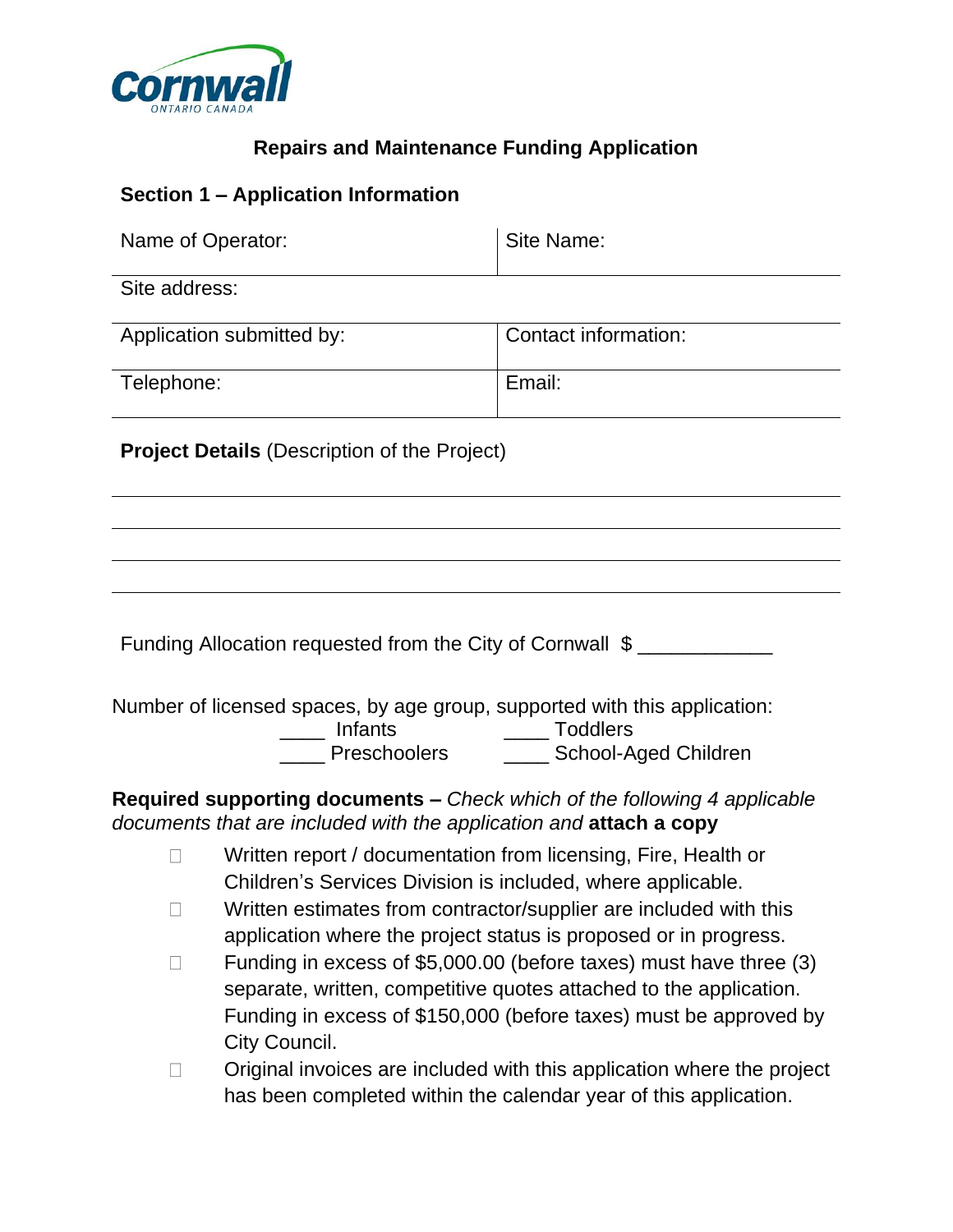## **Repairs and Maintenance Funding Application**

## **Section 2 – Eligibility Criteria**

All applications will be assessed and considered based on the criteria and objectives outlined below:

Please check "Yes" or "No" to indicate compliance with the 6 items listed below:

| Operator can demonstrate its non-profit status                                                                                                                                            | $\Box$ Yes $\Box$ No |
|-------------------------------------------------------------------------------------------------------------------------------------------------------------------------------------------|----------------------|
| Project goals are achievable within the calendar year.                                                                                                                                    | $\Box$ Yes $\Box$ No |
| Operator has a lease for this location which is current with 12<br>months or more remaining at application date; 10 years or more<br>for projects listed in the "Major Systems" category. | $\Box$ Yes $\Box$ No |
| Operator has regular license at application date                                                                                                                                          | $\Box$ Yes $\Box$ No |
| Operator has held a regular license for previous 12-month                                                                                                                                 |                      |
| period.                                                                                                                                                                                   | $\Box$ Yes $\Box$ No |
| Operator has completed and submitted required documentation                                                                                                                               |                      |
| for funded projects from previous years (if applicable)                                                                                                                                   | $\Box$ Yes $\Box$ No |

**Please check the following 3 objectives below that apply to this request and provide a brief description of how this project meets these objectives:**

 $\Box$  Project is required to ensure the program can meet the requirements of the *Child Care and Early Years Act, 2014*, Public Health, Fire Regulations, etc.

□ Project addresses emerging health and safety needs, including improvement to physical environments for children.